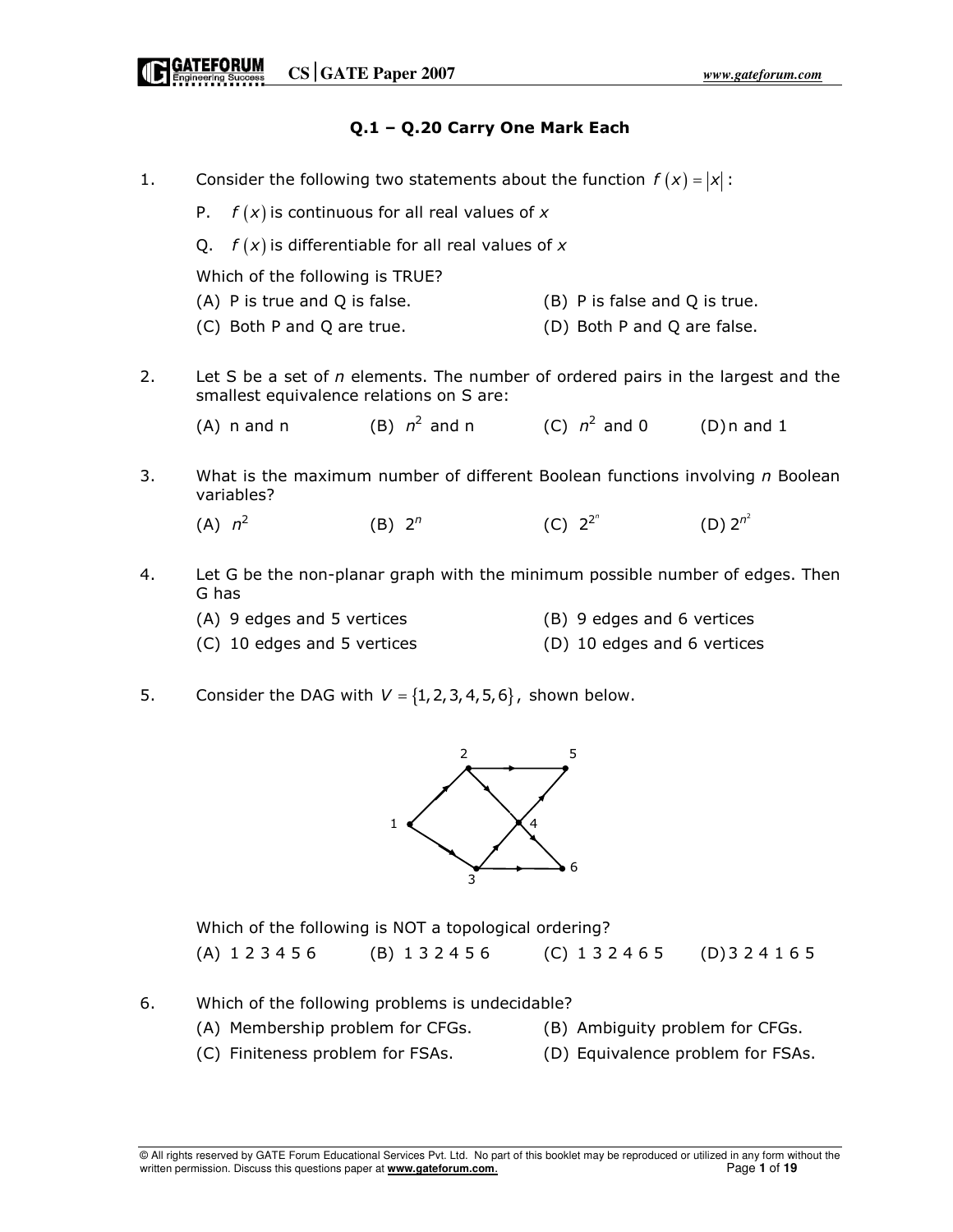# **CATEFORUM** CS GATE Paper 2007

- 7. Which of the following is TRUE?
	- (A) Every subset of a regular set is regular.
	- (B) Every finite subset of a non-regular set is regular.
	- (C) The union of two non-regular sets is not regular.
	- (D) Infinite union of finite sets is regular.
- 8. How many 3-to-8 line decoders with an enable input are needed to construct a 6 to-64 line decoder without using any other logic gates?
- (A) 7 (B) 8 (C) 9 (D) 10
- 9. Consider the following Boolean function of four variables:

$$
f(w, x, y, z) = \sum (1, 3, 4, 6, 9, 11, 12, 14)
$$

The function is:

- (A) independent of one variables. (B) independent of two variables.
- (C) independent of three variables. (D) dependent on all the variables.
- 10. Consider a 4-way set associative cache consisting of 128 lines with a line size of 64 words. The CPU generates a 20-bit address of a word in main memory. The number of bits in the TAG, LINE and WORD fields are respectively:

(A) 9, 6, 5 (B) 7, 7, 6 (C) 7, 5, 8 (D) 9, 5, 6

11. Consider a disk pack with 16 surfaces, 128 tracks per surface and 256 sectors per track. 512 bytes of data are stored in a bit serial manner in a sector. The capacity of the disk pack and the number of bits required to specify a particular sector in the disk are respectively:

| $(A)$ 256 Mbyte, 19 bits | (B) 256 Mbyte, 28 bits  |
|--------------------------|-------------------------|
| $(C)$ 512 Mbyte, 20 bits | $(D)$ 64 Gbyte, 28 bits |

12. The height of a binary tree is the maximum number of edges in any root to leaf path. The maximum number of nodes in a binary tree of height h is:

(A)  $2^h - 1$  $-1$  (B)  $2^{h-1}-1$  (C)  $2^{h+1}-1$  $-1$  (D)  $2^{h+1}$ 

- 13. The maximum number of binary trees that can be formed with three unlabeled nodes is:
- (A) 1 (B) 5 (C) 4 (D) 3
- 14. Which of the following sorting algorithms has the lowest worst-case complexity? (A) Merge sort (B) Bubble sort (C) Quick sort (D) Selection sort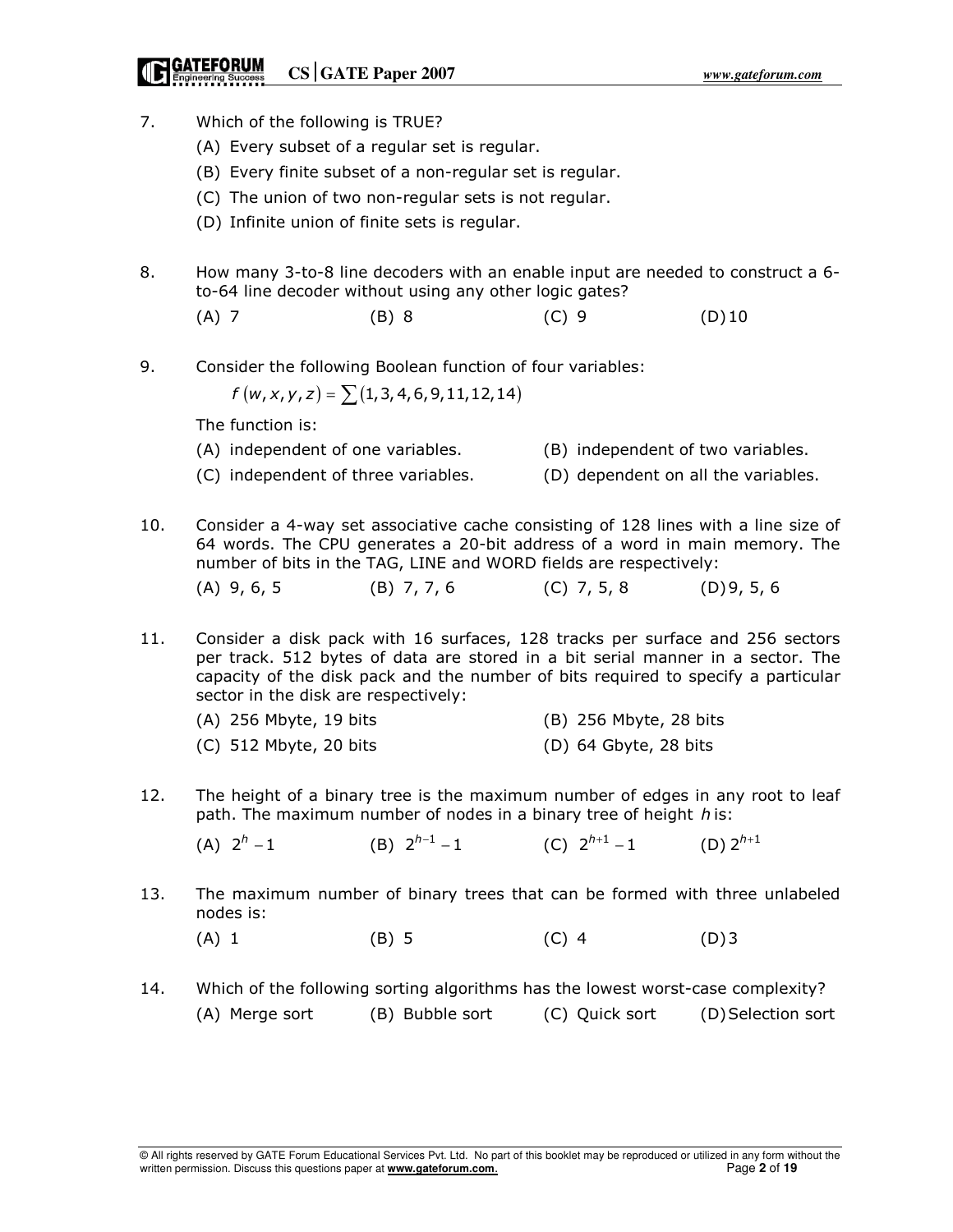15. Consider the following segment of C-code:

 int j, n;  $j = 1;$ while  $(j \le n)$  $j = j*2;$ 

The number of comparisons made in the execution of the loop for any  $n > 0$  is:

| (A) $\lceil \log_2 n \rceil + 1$ | $(B)$ n | (C) $\lceil \log_2 n \rceil$ | (D) $\lfloor \log_2 n \rfloor + 1$ |
|----------------------------------|---------|------------------------------|------------------------------------|
|----------------------------------|---------|------------------------------|------------------------------------|

16. Group 1 contains some CPU scheduling algorithms and Group 2 contains some applications. Match entries in Group 1 to entries in Group 2.

|                         |                     | <b>Group I</b>            | <b>Group II</b>                                        |  |  |
|-------------------------|---------------------|---------------------------|--------------------------------------------------------|--|--|
|                         | (P) Gang Scheduling |                           | (1) Guaranteed Scheduling                              |  |  |
|                         |                     |                           | (Q) Rate Monotonic Scheduling (2) Real-time Scheduling |  |  |
|                         |                     | (R) Fair Share Scheduling | (3) Thread Scheduling                                  |  |  |
| $(A)$ P - 3 Q - 2 R - 1 |                     |                           | $(B)$ P - 1 Q - 2 R - 3                                |  |  |
| $(C) P - 2 Q - 3 R - 1$ |                     |                           | $(D) P - 1 Q - 3 R - 2$                                |  |  |

- 17. Consider the following statements about user level threads and kernel level threads. Which one of the following statements is FALSE?
	- (A) Context switch time is longer for kernel level threads than for user level threads.
	- (B) User level threads do not need any hardware support.
	- (C) Related kernel level threads can be scheduled on different processors in a multi-processor system.
	- (D) Blocking one kernel level thread blocks all related threads.

18. Which one of the following is a top-down parser?

- (A) Recursive descent parser. (B) Operator precedence parser.
- (C) An LR(k) parser. (D) An LALR(k) parser.

19. In Ethernet when Manchester encoding is used, the bit rate is:

- (A) Half the baud rate. (B) Twice the baud rate.
- (C) Same as the baud rate. (D) None of the above
- 20. Which one of the following uses UDP as the transport protocol?
	- (A) HTTP (B) Telnet (C) DNS (D) SMTP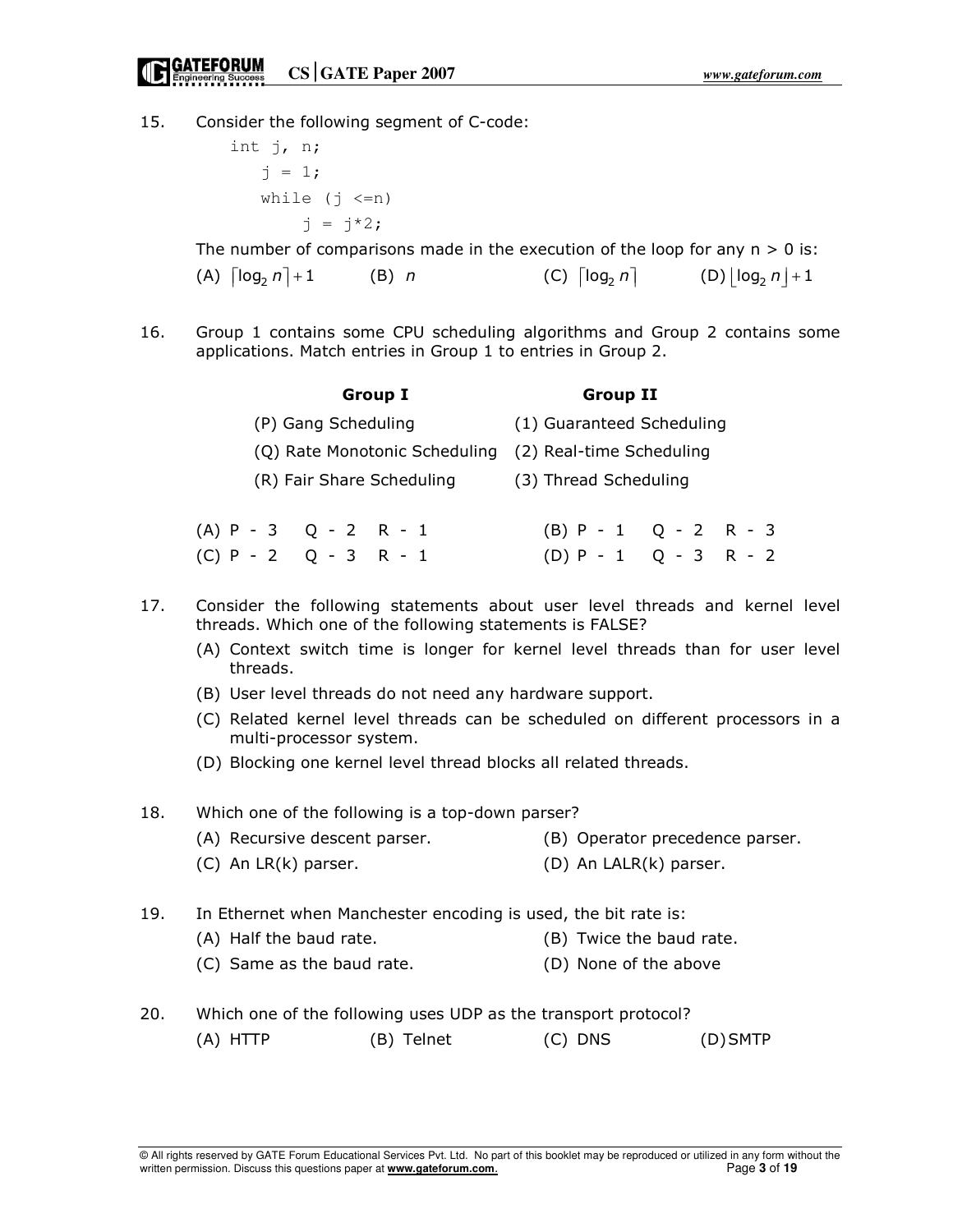# Q.21 – Q.75 Carry Two Marks Each

- 21. How many different non-isomorphic Abelian groups of order 4 are there? (A) 2 (B) 3 (C) 4 (D) 5
- 22. Let  $Graph(x)$  be a predicate which denotes that x is a graph. Let Connected(x) be a predicate which denotes that  $x$  is connected. Which of the following first order logic sentences DOES NOT represent the statement: "Not every graph is connected"?

(A) 
$$
\neg \forall x (Graph(x) \Rightarrow Connected(x))
$$
 (B)  $\exists x (Graph(x) \land \neg Connected(x))$ 

(C)  $\neg\forall x (\neg Graph(x) \lor Connected(x))$  (D)  $\forall x (Graph(x) \Rightarrow \neg Connected(x))$ 

- 23. Which of the following graphs has an Eulerian circuit?
	- (A) Any  $k$ -regular graph where  $k$  is an even number.
	- (B) A complete graph on 90 vertices.
	- (C) The complement of a cycle on 25 vertices.
	- (D) None of the above
- 24. Suppose we uniformly and randomly select a permutation from the 20! Permutations of 1, 2,3 ,.....,20. What is the probability that 2 appears at an earlier position than any other even number in the selected permutation?
- (A)  $\frac{1}{2}$ (B)  $\frac{1}{10}$  (C)  $\frac{9!}{20!}$ (D) None of these
- 25. Let A be a  $4 \times 4$  matrix with eigenvalues -5, -2, 1, 4. Which of the following is an eigenvalue of  $\begin{bmatrix} A & I \\ I & I \end{bmatrix}$ , I A  $[A \mid I]$  $\begin{bmatrix} 1 & 1 \\ 1 & A \end{bmatrix}$ , where *I* is the 4 x 4 identity matrix? (A) -5 (B) -7 (C) 2 (D) 1
- 26. Consider the set  $S = \{a, b, c, d\}$ . Consider the following 4 partitions  $\pi_1, \pi_2, \pi_3, \pi_4$  on  $S: \pi_1 = {\overline{abcd}}, \pi_2 = {\overline{ab}}, \overline{cd}, \pi_3 = {\overline{abc}}, \overline{d}, \pi_4 = {\overline{a}}, \overline{b}, \overline{c}, \overline{d}.$  Let p be the partial order on the set of partitions  $S' = \{\pi_1, \pi_2, \pi_3, \pi_4\}$  defined as follows:  $\pi_i$  p  $\pi_j$  if and only if  $\pi_i$  refines  $\pi_j$ . The poset diagram for  $(S',p)$  is:



© All rights reserved by GATE Forum Educational Services Pvt. Ltd. No part of this booklet may be reproduced or utilized in any form without the written permission. Discuss this questions paper at **www.gateforum.com.** Page 4 of 19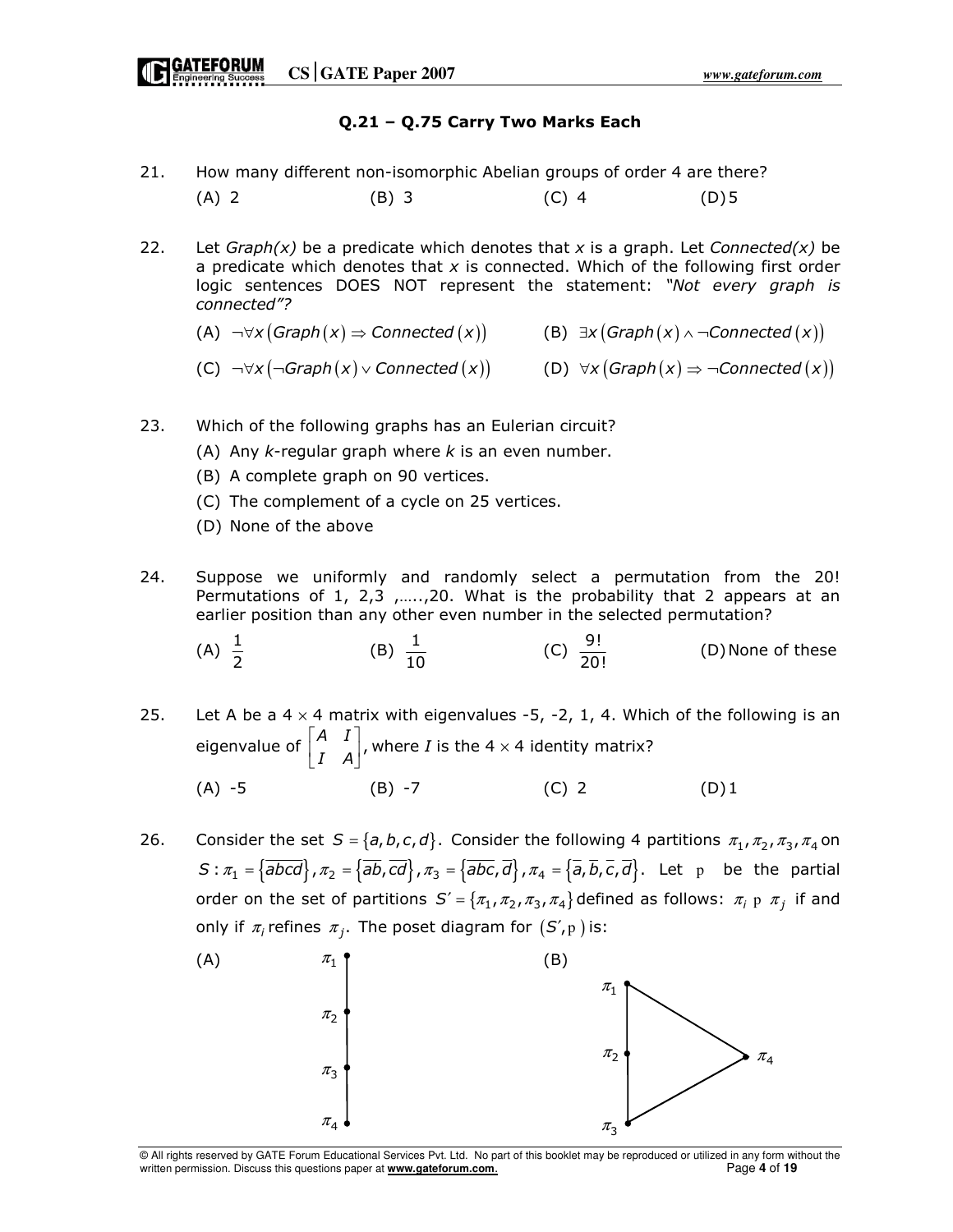**CSGATE Paper 2007** *www.gateforum.com*





- 27. Consider the set of (column) vectors defined by  $X = \left\{ x \in R^3 \middle| X_1 + X_2 + X_3 = 0, \text{ where } x^T = \left[ x_1, x_2, x_3 \right]^T \right\}.$  Which of the following is TRUE?
- (A)  $\left\{ \left[1, -1, 0\right]^T, \left[1, 0, -1\right]^T \right\}$  is a basis for the subspace X.
- (B)  $\left\{ \left[1, -1, 0\right]^T, \left[1, 0, -1\right]^T \right\}$  is a linearly independent set, but it does not span X and therefore is not a basis of X.
	- (C) X is not a subspace of  $R^3$
	- (D) None of the above
- 28. Consider the series  $x_{n+1} = \frac{x_n}{2} + \frac{9}{8x_n}$ ,  $x_0 = 0.5$  $n+1 = \frac{x_n}{2} + \frac{5}{8x_n}$  $x_{n+1} = \frac{x_n}{2} + \frac{9}{8x_n}$ ,  $x_0 = 0.5$  obtained from the Newton-Raphson method. The series converges to (A) 1.5 (B)  $\sqrt{2}$  (C) 1.6 (D) 1.4
- 29. A minimum state deterministic finite automaton accepting the language L =  $\big\{w \vert w \in \left\{0,1\right\}^*$  , number of 0s and 1s in  $w$  are divisible by 3 and 5, respectively $\big\}$ has
	- (A) 15 states  $(B)$  11 states  $(C)$  10 states  $(D)$ 9 states
- 30. The language  $L = \{0^i 21^i | i \ge 0\}$  over the alphabet  $\{0, 1, 2\}$  is:
	- (A) not recursive
	- (B) is recursive and is a deterministic CFL.
	- (C) is a regular language.
	- (D) is not a deterministic CFL but a CFL.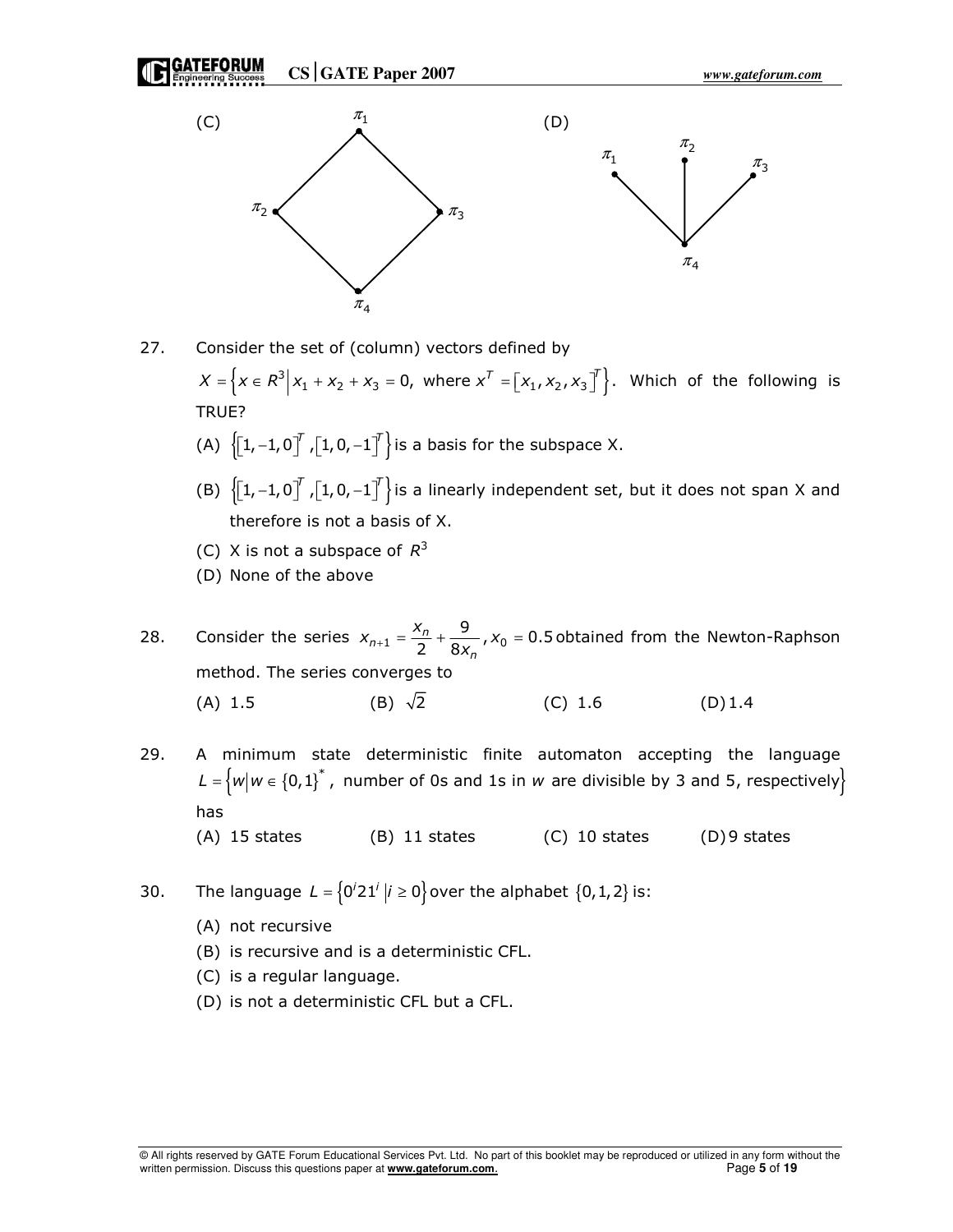# **CATEFORUM** CS GATE Paper 2007

31. Which of the following languages is regular?

| (A) $\{ww^R \mid w \in \{0,1\}^+\}$    | (B) $\{ww^Rx   x, w \in \{0,1\}^+\}$                     |
|----------------------------------------|----------------------------------------------------------|
| (C) $\{w x w^R   x, w \in \{0,1\}^+\}$ | (D) $\left\{ xww^R \middle  x, w \in \{0,1\}^+ \right\}$ |

- 32. Let  $f(w, x, y, z) = \sum (0, 4, 5, 7, 8, 9, 13, 15)$ . Which of the following expressions are NOT equivalent to  $f$ ?
	- (P)  $x'y'z' + w'xy' + wy'z + xz$
	- (0)  $w'y'z' + wx'y' + xz$
	- (R)  $w'y'z' + wx'y' + xyz + xy'z$
	- (S)  $x'y'z' + wx'y' + w'y$
	- $(A)$  P only  $(B)$  Q and S  $(C)$  R and S  $(D)$  S only
- 33. Define the connective \* for the Boolean variables X and Y as:  $X * Y = XY + XY'$ . Let  $Z = X * Y$ . Consider the following expressions P, Q and R.

 $\pi P$  :  $X = Y * Z$   $Q$  :  $Y = X * Z$   $R$  :  $X * Y * Z = 1$  Which of the following is TRUE? (A) Only P and Q are valid. (B) Only Q and R are valid. (C) Only P and R are valid. (D) All P, Q, R are valid.

34. Suppose only one multiplexer and one inverter are allowed to be used to implement any Boolean function of  $n$  variables. What is the minimum size of the multiplexer needed?

| (A) $2^n$ line to 1 line     | (B) $2^{n+1}$ line to 1 line |
|------------------------------|------------------------------|
| (C) $2^{n-1}$ line to 1 line | (D) $2^{n-2}$ line to 1 line |

35. In a look-ahead carry generator, the carry generate function  $G_i$  and the carry propagate function  $P_i$  for inputs  $A_i$  and  $B_i$  are given by:

 $P_i = A_i \oplus B_i$  and  $G_i = A_i B_i$ 

The expressions for the sum bit  $S_i$  and the carry bit  $C_{i+1}$  of the look-ahead carry adder are given by:

 $S_i = P_i \oplus C_i$  and  $C_{i+1} = G_i + P_i C_i$ , where  $C_0$  is the input carry.

 Consider a two-level logic implementation of the look-ahead carry generator. Assume that all  $P_i$  and  $G_i$  are available for the carry generator circuit and that the AND and OR gates can have any number of inputs. The number of AND gates and OR gates needed to implement the look-ahead carry generator for a 4-bit adder with  $S_3$ ,  $S_2$ ,  $S_1$ ,  $S_0$  and  $C_4$  as its outputs are respectively:

(A) 6, 3 (B) 10, 4 (C) 6, 4 (D) 10, 5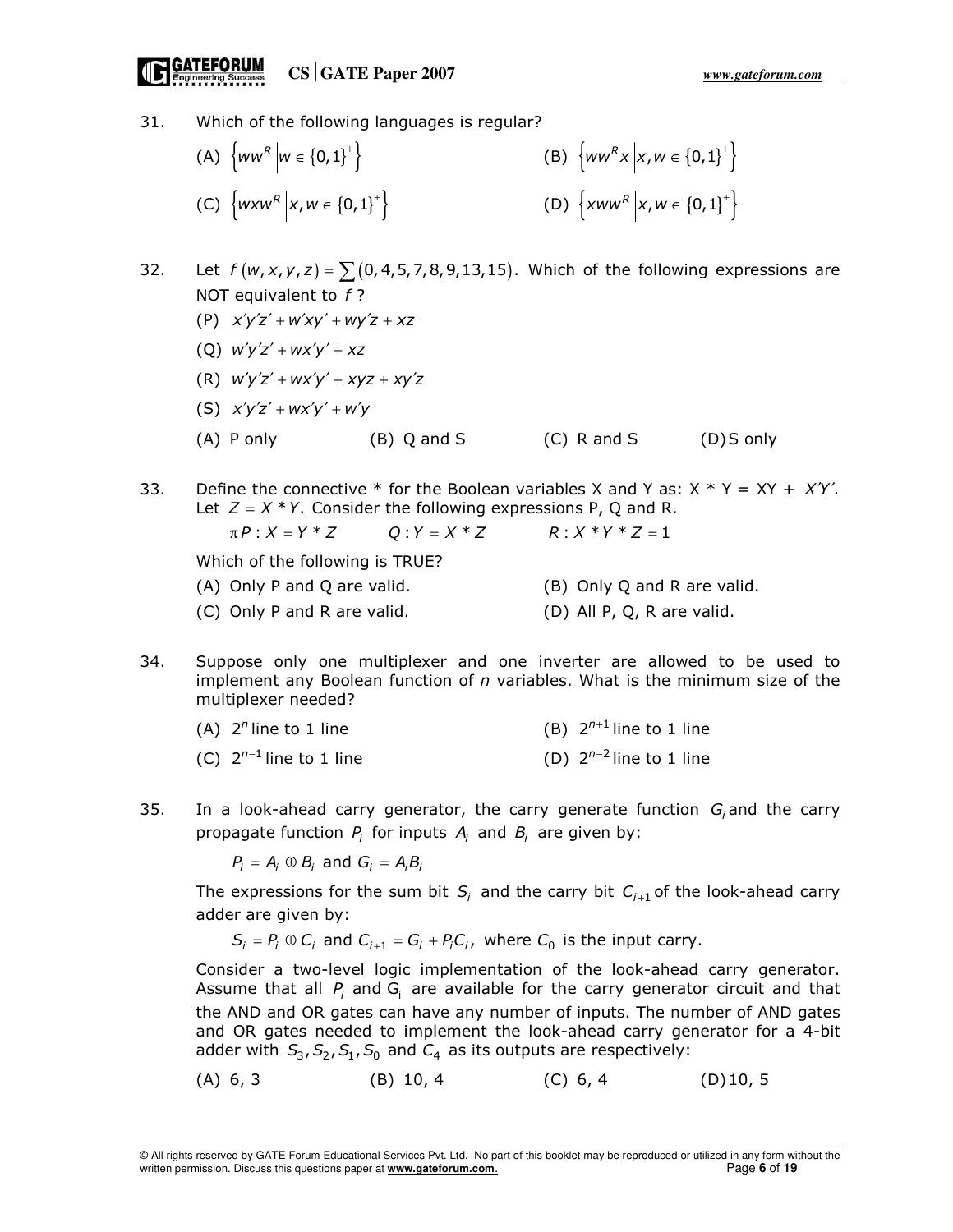| 36. | The control signal functions of a 4-bit binary counter are given below (where X is |
|-----|------------------------------------------------------------------------------------|
|     | "don't care"):                                                                     |

| Clear | Clock | Load | Count | Function   |
|-------|-------|------|-------|------------|
|       | X     | x    |       | Clear to 0 |
|       | X     |      |       | No change  |
|       |       |      | X     | Load input |
|       |       |      |       | Count next |

The counter is connected as follows:



 Assume that the counter and gate delays are negligible. If the counter starts at 0, then it cycles through the following sequence:

| $(A)$ 0, 3, 4       | $(B)$ 0, 3, 4, 5       |
|---------------------|------------------------|
| $(C)$ 0, 1, 2, 3, 4 | $(D)$ 0, 1, 2, 3, 4, 5 |

- 37. Consider a pipelined processor with the following four stages:
	- IF: Instruction Fetch
	- ID: Instruction Decode and Operand Fetch
	- EX: Execute
	- WB: Write Back

The IF, ID and WB stages take one clock cycle each to complete the operation. The number of clock cycles for the EX stage depends on the instruction. The ADD and SUB instructions need 1 clock cycle and the MUL instruction needs 3 clock cycles in the EX stage. Operand forwarding is used in the pipelined processor. What is the number of clock cycles taken to complete the following sequence of instructions?

| ADD R2, R1, R0 | $R2 \leftarrow R1 + R0$ |
|----------------|-------------------------|
| MUL R4, R3, R2 | $R4 \leftarrow R3 * R2$ |
| SUB R6, R5, R4 | $R6 \leftarrow R5 - R4$ |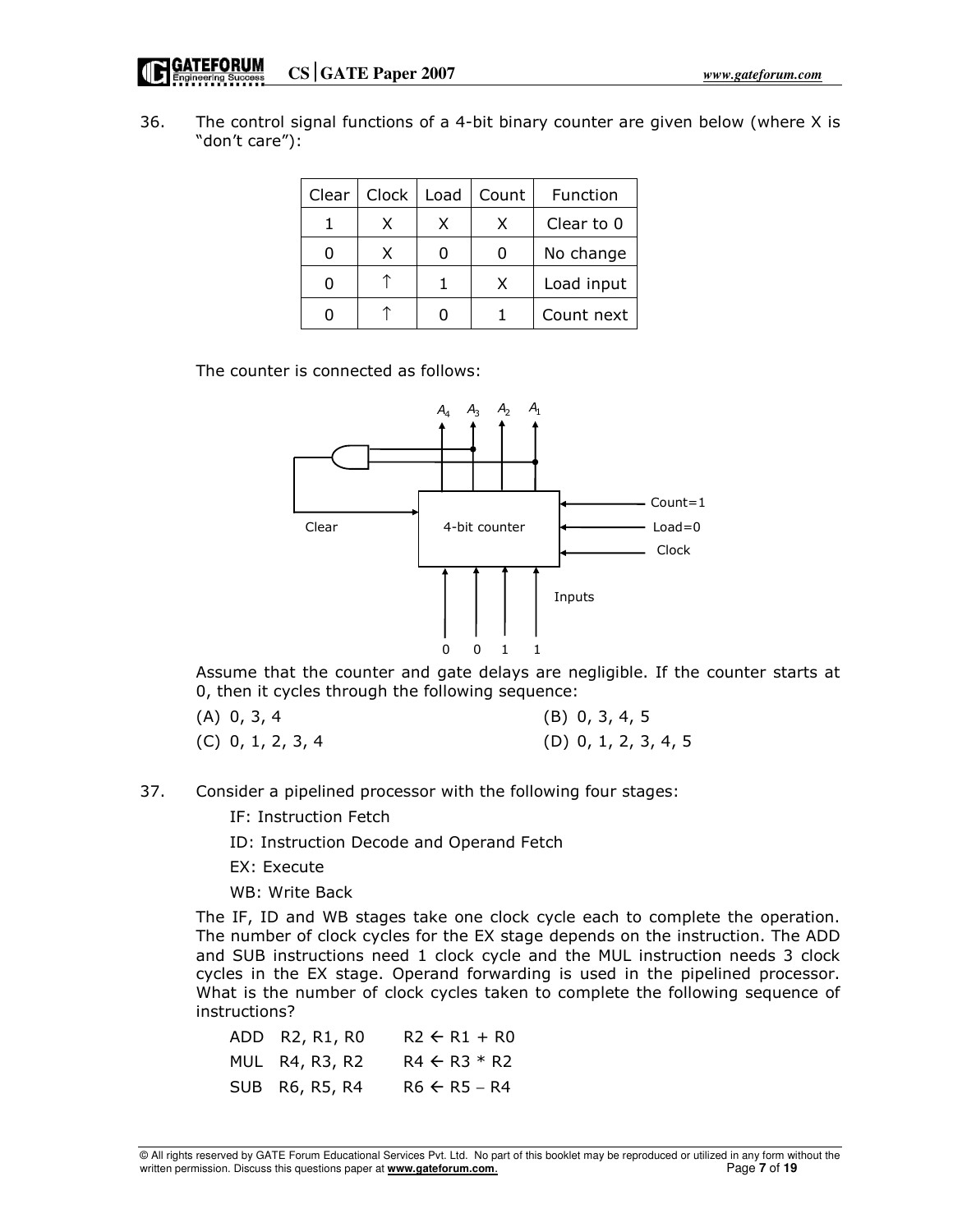|     |                                                                                                                               | $CS$ GATE Paper 2007                                                                                                                                                                                         |            | www.gateforum.com |  |
|-----|-------------------------------------------------------------------------------------------------------------------------------|--------------------------------------------------------------------------------------------------------------------------------------------------------------------------------------------------------------|------------|-------------------|--|
|     | $(A)$ 7                                                                                                                       | (B) 8                                                                                                                                                                                                        | $(C)$ 10   | $(D)$ 14          |  |
| 38. | stack:                                                                                                                        | The following postfix expression with single digit operands is evaluated using a                                                                                                                             |            |                   |  |
|     |                                                                                                                               | $823^{\wedge}/23* + 51*-$                                                                                                                                                                                    |            |                   |  |
|     | Note that $\wedge$ is the exponentiation operator. The top two elements of the stack<br>after the first $*$ is evaluated are: |                                                                                                                                                                                                              |            |                   |  |
|     | $(A)$ 6, 1                                                                                                                    | (B) 5, 7                                                                                                                                                                                                     | $(C)$ 3, 2 | (D)1, 5           |  |
| 39. |                                                                                                                               | The inorder and preorder traversal of a binary tree are<br>d b e a f c q and a b d e c f q, respectively<br>The postorder traversal of the binary tree is:<br>(A) debfgca (B) edbgfca (C) edbfgca (D)defgbca |            |                   |  |
| 40  |                                                                                                                               | Consider a hash table of size seven, with starting index zero, and a hash function                                                                                                                           |            |                   |  |

40. Consider a hash table of size seven, with starting index zero, and a hash function  $(3x + 4)$  mod 7. Assuming the hash table is initially empty, which of the following is the contents of the table when the sequence  $1, 3, 8, 10$  is inserted into the table using closed hashing? Note that – denotes an empty location in the table.

| $(A)$ 8, -, -, -, -, -, 10 | $(B)$ 1, 8, 10, $-$ , $-$ , $-$ , 3 |
|----------------------------|-------------------------------------|
| (C) $1, -, -, -, -, -, 3$  | (D) 1, 10, 8, $-$ , $-$ , $-$ , 3   |

- 41. In an unweighted, undirected connected graph, the shortest path from a node S to every other node is computed most efficiently, in terms of time complexity, by
	- (A) Dijkstra's algorithm starting from S.
	- (B) Warshall's algorithm
	- (C) Performing a DFS starting from S.
	- (D) Performing a BFS starting from S.
- 42. Consider the following C function:

```
 int f(int n) 
      {static int r = 0;
       if (n \leq 0) return 1;
        if (n > 3)\{r = n;return f(n-2)+2;
 } 
        return f(n-1)+r;
 } 
    What is the value of f(5)?
(A) 5 (B) 7 (C) 9 (D) 18
```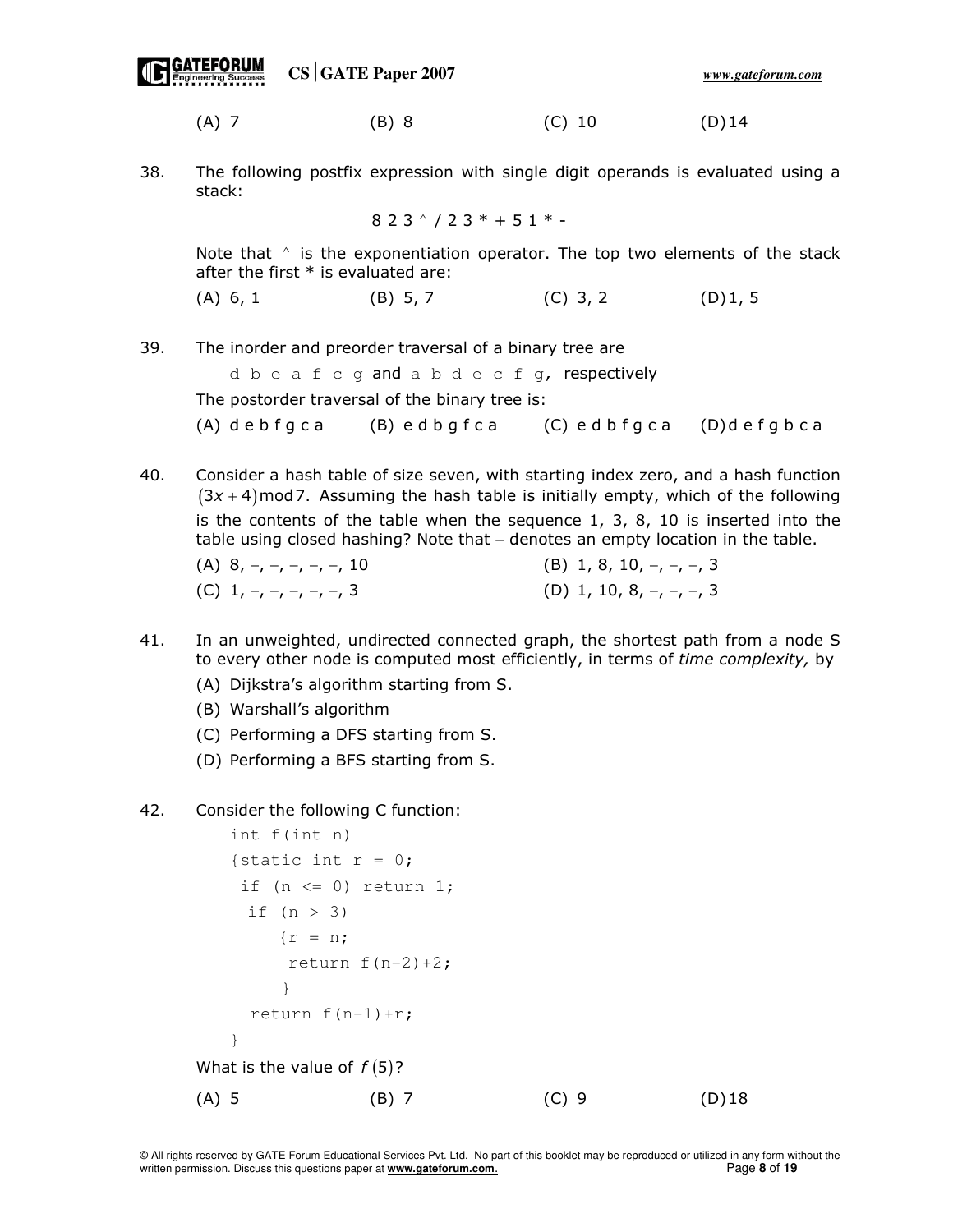# **CATEFORUM**<br> **CONFIGUTE:** CONTENT Paper 2007

43. A complete  $n$ -ary tree is a tree in which each node has  $n$  children or no children. Let  $I$  be the number of internal nodes and  $L$  be the number of leaves in a complete *n*-ary tree. If  $L = 41$ , and  $I = 10$ , what is the value of *n*? (A) 3 (B) 4 (C) 5 (D) 6 44. In the following C function, let  $n \ge m$ . int gcd(n,m)  $\{$  if (n%m ==0) return m;  $n = n$   $\text{\textsterling}m$ :

 return gcd(m,n); }

How many recursive calls are made by this function?

(A)  $\Theta(\log_2 n)$  (B)  $\Omega(n)$  (C)  $\Theta(\log_2 \log_2 n)$  (D)  $\Theta(\sqrt{n})$ 

45. What is the time *complexity* of the following recursive function:

```
 int DoSomething (int n) { 
               if (n \leq 2) return 1; 
                else 
                    return (DoSomething (floor(sqrt(n))) + n);
 } 
      (A) \Theta(n^2)(B) \Theta(n \log_2 n) (C) \Theta(\log_2 n) (D) \Theta(\log_2 \log_2 n)
```
46. Consider the following C program segment where CellNode represents a node in a binary tree:

```
 struct CellNode { 
    struct CellNOde *leftChild; 
      int element; 
   struct CellNode *rightChild; 
 }; 
 int GetValue (struct CellNode *ptr) { 
  int value = 0;if (ptr != NULL) {
      if ((ptr->leftChild == NULL) && 
            (ptr->rightChild == NULL)) 
        value = 1;
 else 
         value = value + GetValue(ptr->leftChild)
```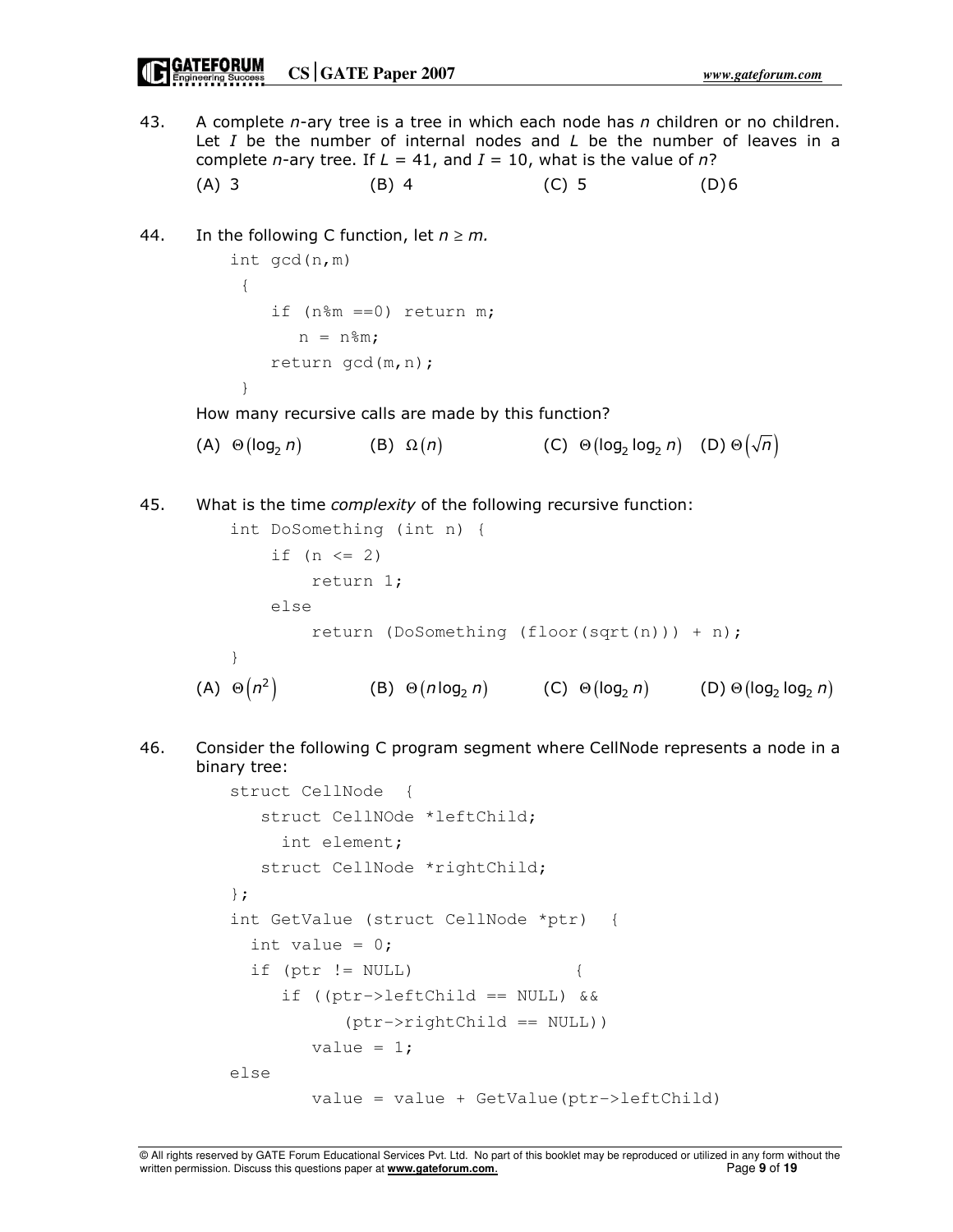+ GetValue(ptr->rightChild);

return(value);

}

}

 The value returned by GetValue when a pointer to the root of a binary tree is passed as its argument is:

- (A) the number of nodes in the tree
- (B) the number of internal nodes in the tree
- (C) the number of leaf nodes in the tree
- (D) the height of the tree
- 47. Consider the process of inserting an element into a Max Heap, where the Max Heap is represented by an *array*. Suppose we perform a binary search on the path from the new leaf to the root to find the position for the newly inserted element, the number of comparisons performed is:

(A)  $\Theta(\log_2 n)$  (B)  $\Theta(\log_2 \log_2 n)$  (C)  $\Theta(n)$  (D)  $\Theta(n \log_2 n)$ 

- 48. Which of the following is TRUE about formulae in Conjunctive Normal Form?
	- (A) For any formula, there is a truth assignment for which at least half the clauses evaluate to true.
	- (B) For any formula, there is a truth assignment for which all the clauses evaluate to true.
	- (C) There is a formula such that for each truth assignment, at most one-fourth of the clauses evaluate to true.
	- (D) None of the above.
- 49. Let w be the minimum weight among all edge weights in an undirected connected graph. Let e be a specific edge of weight w . Which of the following is FALSE?
	- (A) There is a minimum spanning tree containing e.
	- (B) If e is not in a minimum spanning tree T, then in the cycle formed by adding e to T, all edges have the same weight.
	- (C) Every minimum spanning tree has an edge of weight w .
	- (D) e is present in every minimum spanning tree.
- 50. An array of *n* numbers is given, where *n* is an even number. The maximum as well as the minimum of these  $n$  numbers needs to be determined. Which of the following is TRUE about the number of comparisons needed?
	- (A) At least  $2n c$  comparisons, for some constant  $c$ , are needed.
	- (B) At most  $1.5n 2$  comparisons are needed.
	- (C) At least  $n \log_2 n$  comparisons are needed.
	- (D) None of the above.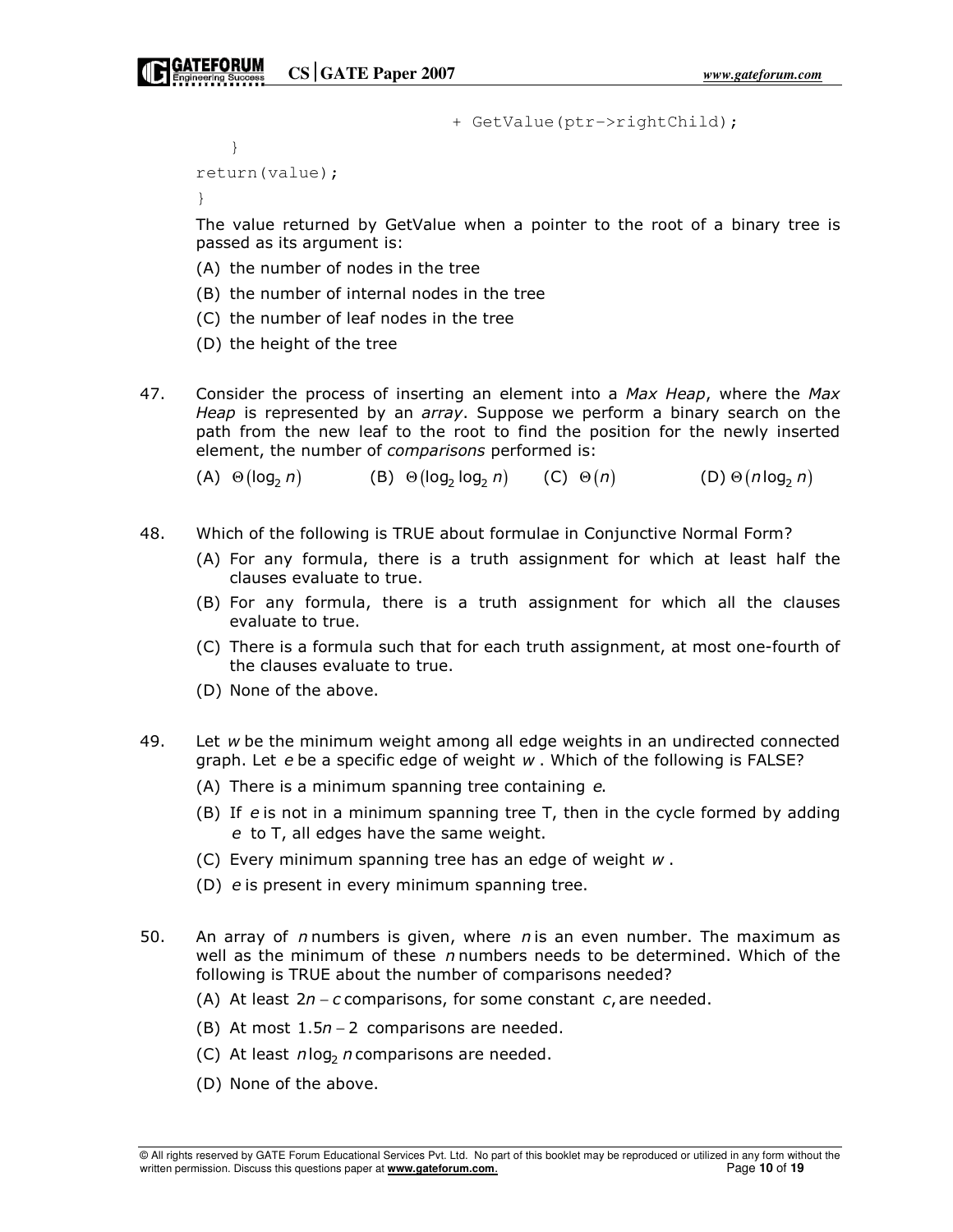51. Consider the following C code segment:

```
 int IsPrime(n) 
 { 
               int i,n; 
              for(i=2; i<=sqrt(n); i++)if(n\i == 0) {printf("Not Prime\n"); return 0;} 
               return 1; 
 }
```
Let  $T(n)$  denote the number of times the for loop is executed by the program on input n. Which of the following is TRUE?

| (A) $T(n) = O(\sqrt{n})$ and $T(n) = \Omega(\sqrt{n})$ | (B) $T(n) = O(\sqrt{n})$ and $T(n) = \Omega(1)$ |
|--------------------------------------------------------|-------------------------------------------------|
| (C) $T(n) = O(n)$ and $T(n) = \Omega(\sqrt{n})$        | (D) None of the above                           |

52. Consider the grammar with non-terminals  $N = \{S, C, S_1\}$ , terminals  $T = \{a, b, i, t, e\}$ , with S as the start symbol, and the following set of rules:

$$
S \rightarrow iCtSS1 | a
$$
  
\n
$$
S1 \rightarrow eS | \varepsilon
$$
  
\n
$$
C \rightarrow b
$$
  
\nThe grammar is NOT LL(1) because:

(A) it is left recursive (B) it is right recursive

- (C) it is ambiguous (D) it is not context-free.
- 53. Consider the following two statements: P: Every regular grammar is LL(1) Q: Every regular set has a LR(1) grammar Which of the following is TRUE? (A) Both P and Q are true (B) P is true and Q is false (C) P is false and Q is true (D) Both P and Q are false
- 54. In a simplified computer the instructions are:

| OP $R_i, R_i$ | - Performs $R_i$ OP $R_i$ and stores the result in register $R_i$ .                                          |
|---------------|--------------------------------------------------------------------------------------------------------------|
| OP $m_iR_i$   | - Performs val OP $R_i$ and stores the result in $R_i$ . val<br>denotes the content of memory location $m$ . |
| MOV $m, R_i$  | - Moves the content of memory location $m$ to register $R_i$ .                                               |
| MOV $R_i$ , m | - Moves the content of register $R_i$ to memory location $m$ .                                               |
|               |                                                                                                              |

The computer has only to registers, and OP is either ADD or SUB. Consider the following basic block: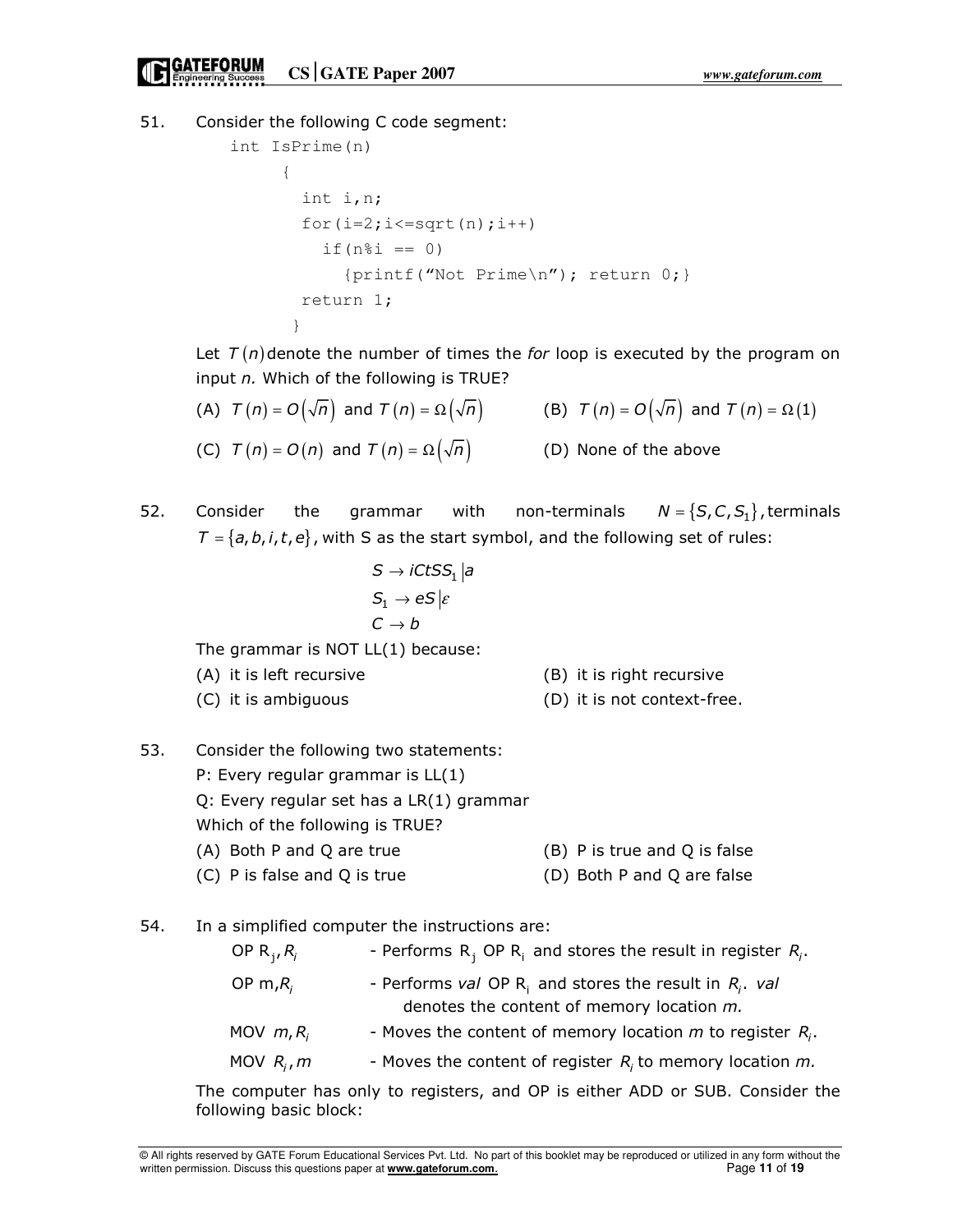$t_1 = a + b$  $t_2 = c + d$  $t_3 = e - t_2$  $t_4 = t_1 - t_3$ 

Assume that all operands are initially in memory. The final value of the computation should be in memory. What is the minimum number of MOV instructions in the code generated for this basic block?

- (A) 2 (B) 3 (C) 5 (D) 6
- 55. An operating system uses Shortest Remaining Time first (SRT) process scheduling algorithm. Consider the arrival times and execution times for the following processes:

|                | Process Execution time Arrival time |    |
|----------------|-------------------------------------|----|
| P1             | 20                                  | 0  |
| P <sub>2</sub> | 25                                  | 15 |
| P3             | 10                                  | 30 |
| P4             | 15                                  | 45 |
|                |                                     |    |

What is the total waiting time for process P2?

|  | $(A)$ 5 | $(B)$ 15 | $(C)$ 40 | $(D)$ 55 |
|--|---------|----------|----------|----------|
|--|---------|----------|----------|----------|

- 56. A virtual memory system uses First In First Out (FIFO) page replacement policy and allocates a fixed number of frames to a process. Consider the following statements:
	- P: Increasing the number of page frames allocated to a process sometimes increases the page fault rate.
	- Q: Some programs do not exhibit locality of reference.

Which one of the following is TRUE?

- (A) Both P and Q are true, and Q is the reason for P
- (B) Both P and Q are true, but Q is not the reason for P.
- (C) P is false, but Q is true
- (D) Both P and Q are false.
- 57. A single processor system has three resource types X, Y and Z, which are shared by three processes. There are 5 units of each resource type. Consider the following scenario, where the column **alloc** denotes the number of units of each resource type allocated to each process, and the column request denotes the number of units of each resource type requested by a process in order to complete execution. Which of these processes will finish LAST?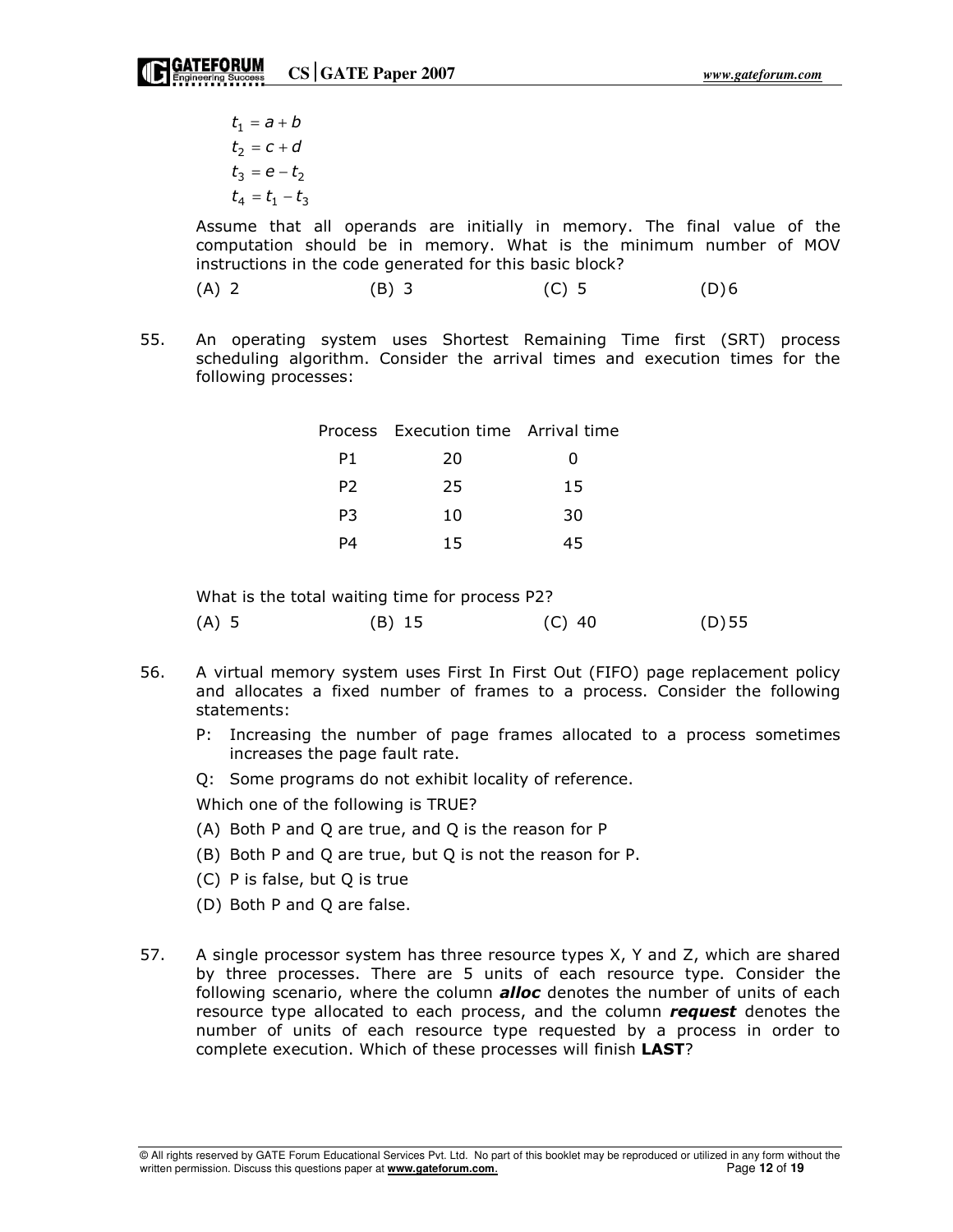|            |                |      | alloc |  | request                                                  |                |
|------------|----------------|------|-------|--|----------------------------------------------------------|----------------|
|            |                |      |       |  |                                                          |                |
|            | P0             |      |       |  |                                                          |                |
|            | P1             |      |       |  |                                                          |                |
|            | P <sub>2</sub> |      |       |  | X Y Z X Y Z<br>1 2 1 1 0 3<br>2 0 1 0 1 2<br>2 2 1 1 2 0 |                |
| -PO<br>(A) | (B)            | - P1 |       |  |                                                          | P <sub>2</sub> |

- (D) None of the above, since the system is in a deadlock.
- 58. Two processes, P1 and P2, need to access a critical section of code. Consider the following synchronization construct used by the processes:

```
/* P1 */while (true) { 
     wants1 = true;while (wants2==true);
      /* Critical 
         Section */ 
      wants1=false; 
} 
   /* Remainder section */
```

```
/* P2 */while (true) { 
    wants2 = true;
    while (wants1==true);
      /* Critical 
        Section */ 
     Wants2=false; 
} 
/* Remainder section */
```
Here, wants1 and wants2 are shared variables, which are initialized to false. Which one of the following statements is TRUE about the above construct?

- (A) It does not ensure mutual exclusion.
- (B) It does not ensure bounded waiting.
- (C) It requires that processes enter the critical section in strict alternation.
- (D) It does not prevent deadlocks, but ensures mutual exclusion.
- 59. Information about a collection of students is given by the relation studinfo(studId, name, sex). The relation enroll(studId, courseId) gives which student has enrolled for (or taken) what course(s). Assume that every course is taken by at least one male and at least one female student. What does the following relational algebra expression represent?

 $\Pi_{\text{courseId}} (\left( \Pi_{\text{studId}} (\sigma_{\text{sex}=\text{``female''}} (\text{studInfo}) \right) \times \Pi_{\text{courseId}} (\text{enroll}) ) - \text{enroll} )$ 

- (A) Courses in which all the female students are enrolled.
- (B) Courses in which a proper subset of female students are enrolled.
- (C) Courses in which only male students are enrolled.
- (D) None of the above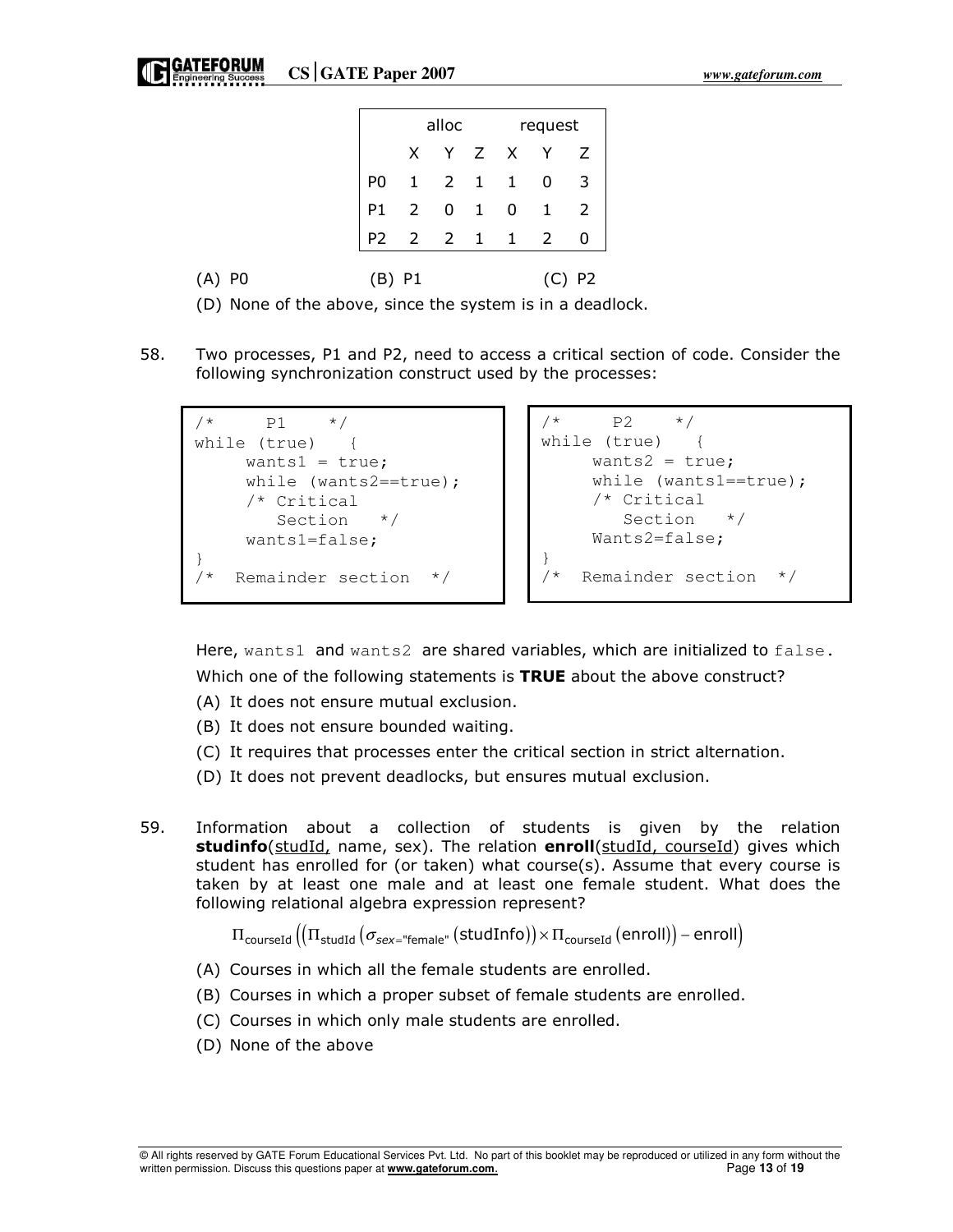60. Consider the relation **employee**(name, sex, supervisorName) with *name* as the key. *supervisorName* gives the name of the supervisor of the employee under consideration. What does the following Tuple Relational Calculus query produce?

```
{e.}name employee (e) \land
```
 $(\forall x)[\lnot\text{employee}(x) \lor x.\text{supervisorName} \ne \text{e.name } \lor \ x.\text{sex} = \text{"male"}] \ \}$ 

- (A) Names of employees with a male supervisor.
- (B) Names of employees with no immediate male subordinates.
- (C) Names of employees with no immediate female subordinates.
- (D) Names of employees with a female supervisor.
- 61. Consider the table **employee**( $\frac{\text{empId}}{\text{p}}$ , name, department, salary) and the two queries  $Q_1$ ,  $Q_2$  below. Assuming that department 5 has more than one employee, and we want to find the employees who get higher salary than anyone in the department 5, which one of the statements is TRUE for any arbitrary employee table?
	- $Q_1$ : Select e.empId

From employee e

Where not exists

(Select  $*$  From employee s where s.department = "5" and s.salary >=e.salary)

 $Q_2$ : Select e.empId

From employee e

Where e.salary > Any

(Select distinct salary From employee s Where s.department =  $"5"$ )

- (A)  $Q_1$  is the correct query
- (B)  $Q_2$  is the correct query
	- (C) Both  $Q_1$  and  $Q_2$  produce the same answer.
	- (D) Neither  $Q_1$  nor  $Q_2$  is the correct query
- 62. Which one of the following statements if FALSE?
	- (A) Any relation with two attributes is in BCNF
	- (B) A relation in which every key has only one attribute is in 2NF
	- (C) A prime attribute can be transitively dependent on a key in a 3 NF relation.
	- (D) A prime attribute can be transitively dependent on a key in a BCNF relation.

63. The order of a leaf node in a  $B^+$  - tree is the maximum number of (value, data record pointer) pairs it can hold. Given that the block size is 1K bytes, data record pointer is 7 bytes long, the value field is 9 bytes long and a block pointer is 6 bytes long, what is the order of the leaf node?

(A) 63 (B) 64 (C) 67 (D) 68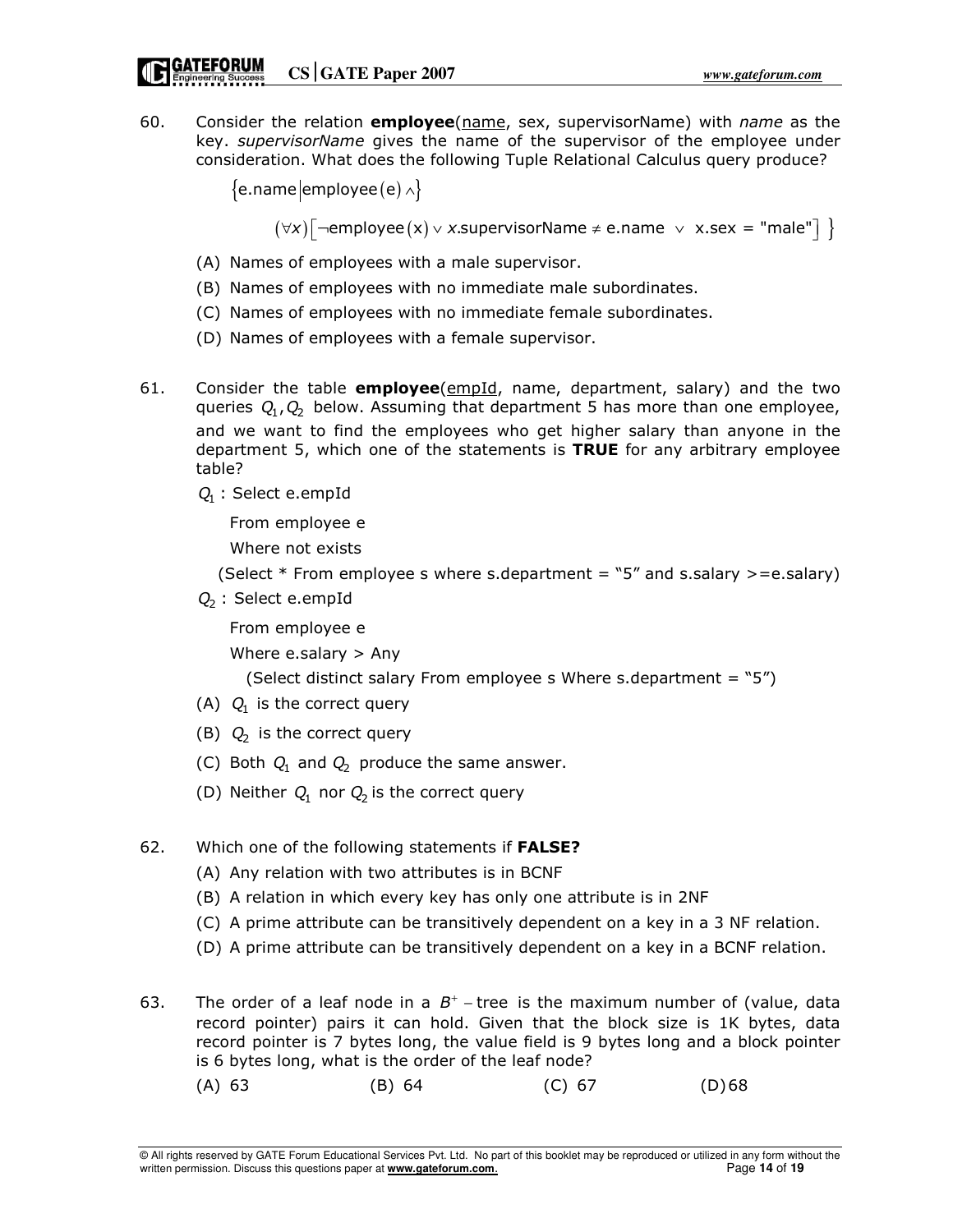64. Consider the following schedules involving two transactions. Which one of the following statements is TRUE?

> $S_1$ :  $r_1(X)$ ;  $r_1(Y)$ ;  $r_2(X)$ ;  $r_2(Y)$ ;  $w_2(Y)$ ;  $w_1(X)$  $S_2: r_1(X); r_2(X); r_2(Y); w_2(Y); r_1(Y); w_1(X)$

- (A) Both  $S_1$  and  $S_2$  are conflict serializable.
- (B)  $S_1$  is conflict serializable and  $S_2$  is not conflict serializable.
- (C)  $S_1$  is not conflict serializable and  $S_2$  is conflict serializable.
	- (D) Both  $S_1$  and  $S_2$  are not conflict serializable.
- 65. There are  $n$  stations in a slotted LAN. Each station attempts to transmit with a probability  $p$  in each time slot. What is the probability that ONLY one station transmits in a given time slot?

(A)  $np(1-p)^{n-1}$  (B)  $(1-p)^{n-1}$  (C)  $p(1-p)^{n-1}$  (D)  $1-(1-p)^{n-1}$ 

- 66. In a token ring network the transmission speed is  $10<sup>7</sup>$  bps and the propagation speed is 200 metres/us. The 1-bit delay in this network is equivalent to:
	- (A) 500 metres of cable. (B) 200 metres of cable.
	- (C) 20 metres of cable. (D) 50 metres of cable.
- 67. The address of a class B host is to be split into subnets with a 6-bit subnet number. What is the maximum number of subnets and the maximum number of hosts in each subnet?
	- (A) 62 subnets and 262142 hosts. (B) 64 subnets and 262142 hosts.
	- (C) 62 subnets and 1022 hosts. (D) 64 subnets and 1024 hosts.
- 68. The message 11001001 is to be transmitted using the CRC polynomial  $x^3 + 1$  to protect it from errors. The message that should be transmitted is:

| $(A)$ 11001001000 | (B) 11001001011    |
|-------------------|--------------------|
| $(C)$ 11001010    | $(D)$ 110010010011 |

69. The distance between two stations M and N is L kilometers. All frames are K bits long. The propagation delay per kilometer is  $t$  seconds. Let  $R$  bits/second be the channel capacity. Assuming that processing delay is negligible, the minimum number of bits for the sequence number field in a frame for maximum utilization, when the *sliding window protocol* is used, is:

| (A) $\left\lceil \log_2 \frac{2LtR + 2K}{K} \right\rceil$ | (B) $\left\lceil \log_2 \frac{2L t R}{K} \right\rceil$    |
|-----------------------------------------------------------|-----------------------------------------------------------|
| (C) $\left\lceil \log_2 \frac{2LtR + K}{K} \right\rceil$  | (D) $\left\lceil \log_2 \frac{2LtR + K}{2K} \right\rceil$ |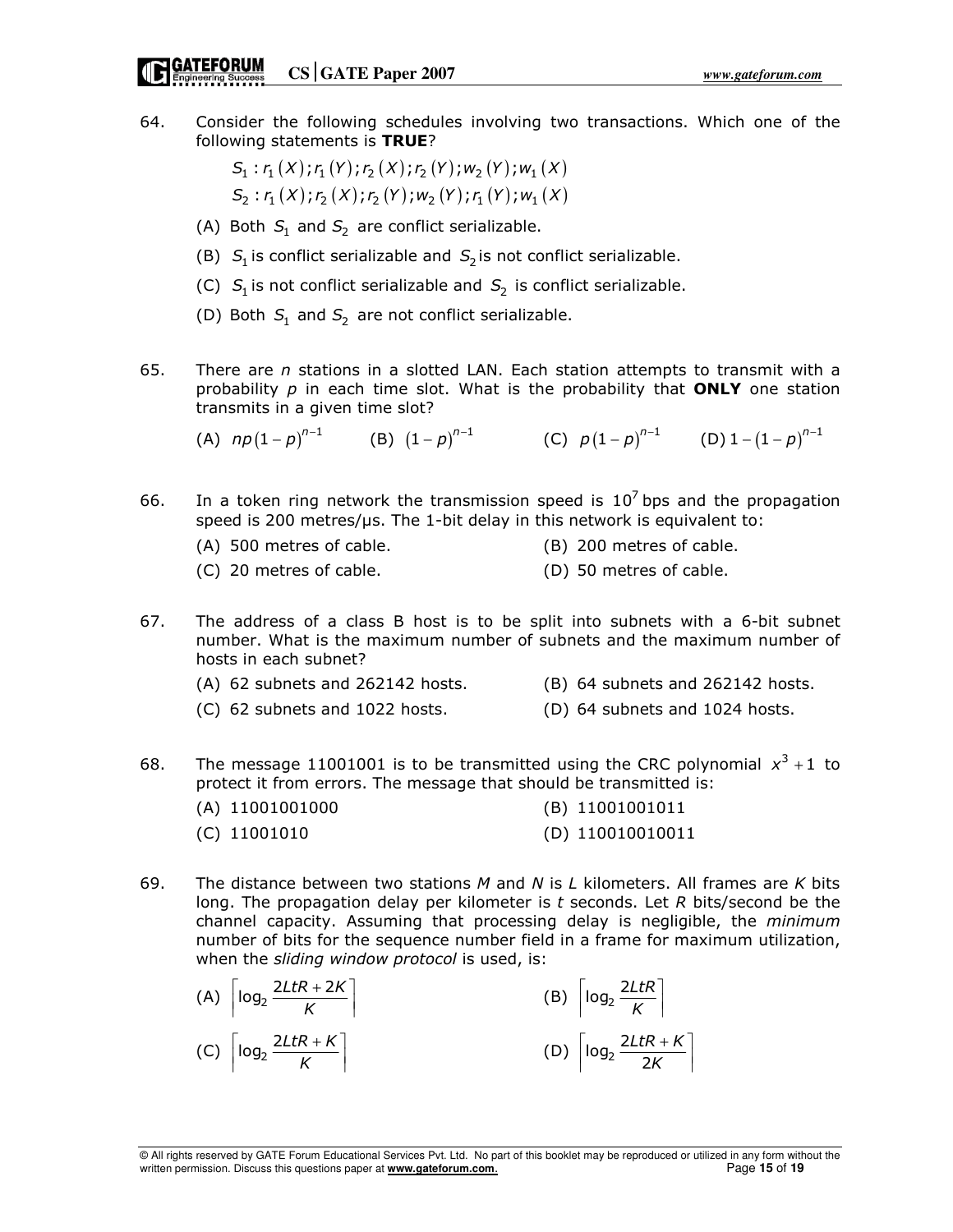**CORTEFORUM**<br> **CS** GATE Paper 2007<br> **CS** CORTE Paper 2007

70. Match the following:

|             | (P) SMTP  | (1) Application layer |
|-------------|-----------|-----------------------|
|             | $(Q)$ BGP | (2) Transport layer   |
|             | $(R)$ TCP | (3) Data link layer   |
|             | (S) PPP   | (4) Network layer     |
|             |           | (5) Physical layer    |
|             |           |                       |
| $(A)$ P - 2 |           | $Q - 1$ R - 3 S - 5   |
| $(B)$ P - 1 |           | $Q - 4 R - 2 S - 3$   |
| $(C) P - 1$ |           | $Q - 4 R - 2 S - 5$   |
| $(D) P - 2$ | Q - 4     | $R - 1 S - 3$         |

#### Common Data Questions

### Common Data for Questions 71, 72, 73:

Consider the following program segment. Here R1, R2 and R3 are the general purpose registers.

|       | Instruction                            | Operation               | Instruction size (no.of words) |
|-------|----------------------------------------|-------------------------|--------------------------------|
|       | MOV R1, (3000) R1 $\leftarrow$ m[3000] |                         | 2                              |
| LOOP: | MOV R2, (R3)                           | $R2 \leftarrow M[R3]$   | 1                              |
|       | ADD R2, R1                             | $R2 \leftarrow R1 + R2$ | 1                              |
|       | MOV (R3), R2                           | $M[R3] \leftarrow R2$   | 1                              |
|       | INC R3                                 | $R3 \leftarrow R3 + 1$  | 1                              |
|       | DEC R1                                 | $R1 \leftarrow R1 - 1$  | 1                              |
|       | BNZ LOOP                               | Branch on not zero      | $\mathcal{P}$                  |
|       | HALT                                   | Stop                    |                                |

Assume that the content of memory location 3000 is 10 and the content of the register R3 is 2000. The content of each of the memory locations from 2000 to 2010 is 100. The program is loaded from the memory location 1000. All the numbers are in decimal.

71. Assume that the memory is word addressable. The number of memory references for accessing the data in executing the program completely is:

|  | $(A)$ 10 | (B) 11 | $(C)$ 20 | $(D)$ 21 |
|--|----------|--------|----------|----------|
|--|----------|--------|----------|----------|

72. Assume that the memory is word addressable. After the execution of this program, the content of memory location 2010 is:

(A) 100 (B) 101 (C) 102 (D) 110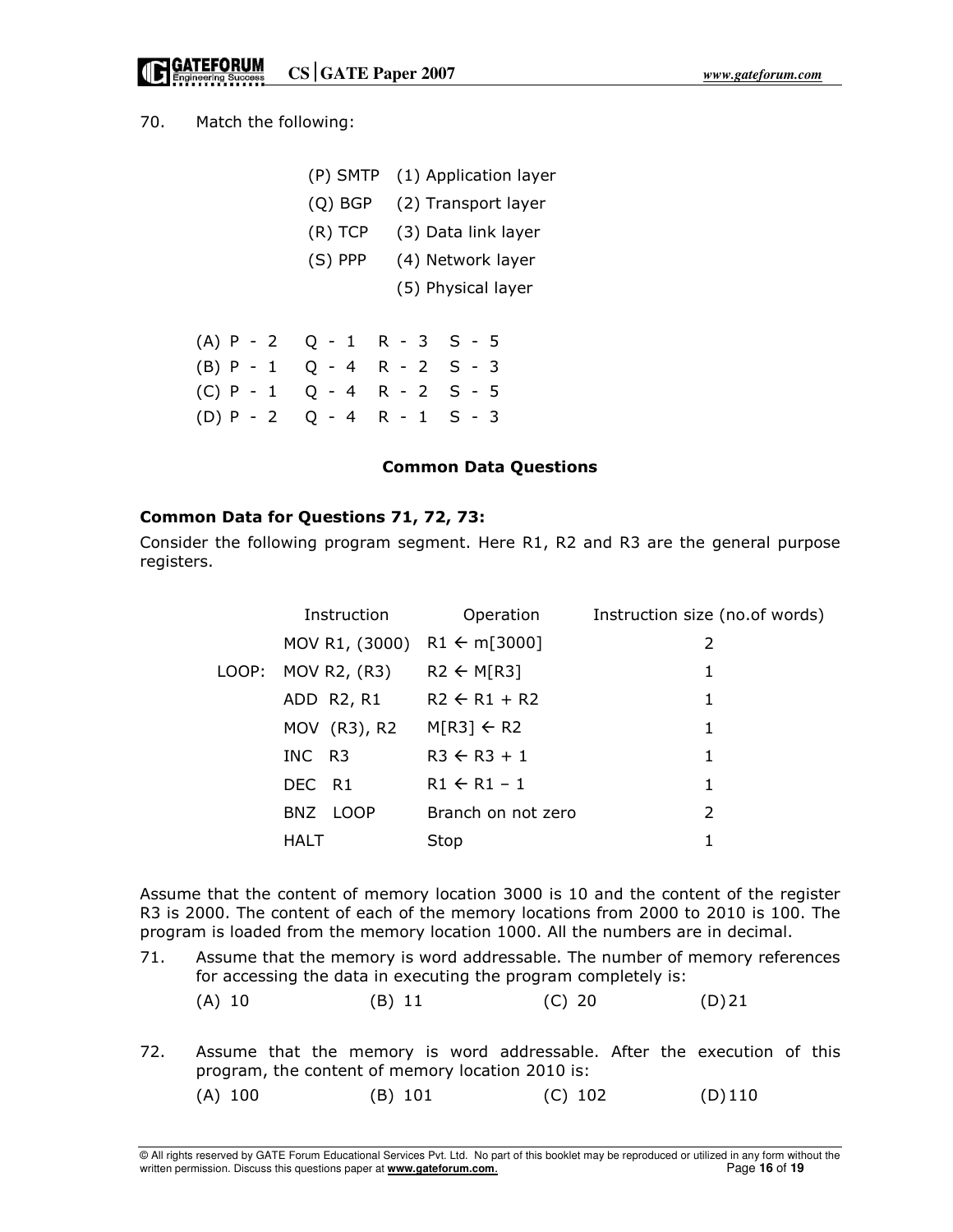73. Assume that the memory is byte addressable and the word size is 32 bits. If an interrupt occurs during the execution of the instruction "INC R3", what return address will be pushed on to the stack?

(A) 1005 (B) 1020 (C) 1024 (D) 1040

## Common Data for Questions 74, 75:

Consider the following Finite State Automaton:



- 74. The language accepted by this automaton is given by the regular expression  $(A)$   $b^*ab^*ab^*ab^*$  $(a + b)^*$  (C)  $b^* a (a + b)^*$  (D)  $b^* a b^* a b^*$
- 75. The minimum state automaton equivalent to the above FSA has the following number of states

(A) 1 (B) 2 (C) 3 (D) 4

#### Linked Answer Questions: Q.76 to Q.85 Carry Two Marks Each

#### Statement for Linked Answer Questions 76 & 77:

Suppose the letters *a, b, c, d, e, f* have probabilities  $\frac{1}{2}$ ,  $\frac{1}{4}$ ,  $\frac{1}{8}$ ,  $\frac{1}{16}$ ,  $\frac{1}{32}$ ,  $\frac{1}{32}$ , respectively.

76. Which of the following is the Huffman code for the letter  $a, b, c, d, e, f$ ?

- (A) 0, 10, 110, 1110, 11110, 11111
- (B) 11, 10, 011, 010, 001, 000
- (C) 11, 10, 01, 001, 0001, 0000
- (D) 110, 100, 010, 000, 001, 111
- 77. What is the average length of the correct answer to Q.76? (A) 3 (B) 2.1875 (C) 2.25 (D) 1.9375

#### Statement for Linked Answer Questions 78 & 79:

Consider the CFG with  $\{S, A, B\}$  as the non-terminal alphabet,  $\{a, b\}$  as the terminal alphabet, S as the start symbol and the following set of production rules: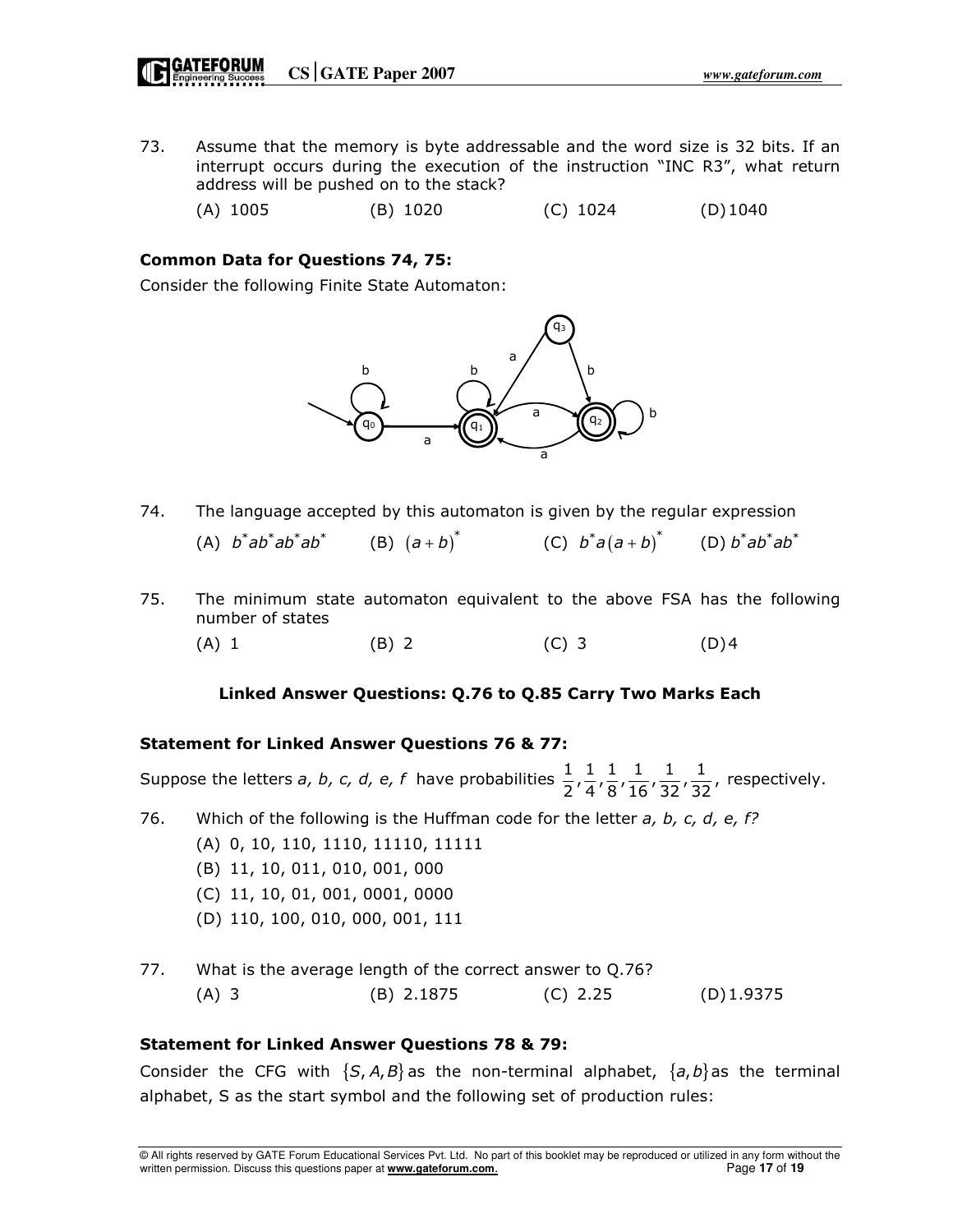$\rightarrow$  aB S  $\rightarrow$  $B \to b$   $A \to a$  $B \to bS$   $A \to aS$  $B \to aBB \quad S \to bAA$  $S \rightarrow bA$ 

| 78. |            | Which of the following strings is generated by the grammar? |            |           |
|-----|------------|-------------------------------------------------------------|------------|-----------|
|     | (A) aaaabb | (B) aabbbb                                                  | (C) aabbab | (D)abbbba |

79. For the correct answer strings to Q.78, how many derivation trees are there? (A) 1 (B) 2 (C) 3 (D) 4

#### Statement for Linked Answer Questions 80 & 81:

Consider a machine with a byte addressable main memory of  $2^{16}$  bytes. Assume that a direct mapped data cache consisting of 32 lines of 64 bytes each is used in the system. A 50  $\times$  50 two-dimensional array of bytes is stored in the main memory starting from memory location 1100H. Assume that the data cache is initially empty. The complete array is accessed twice. Assume that the contents of the data cache do not change in between the two accesses.

| 80. |        | How many data cache misses will occur in total? |        |        |
|-----|--------|-------------------------------------------------|--------|--------|
|     | (A) 48 | $(B)$ 50                                        | (C) 56 | (D) 59 |

- 81. Which of the following lines of the data cache will be replaced by new blocks in accessing the array for the second time?
	- (A) line 4 to line 11 (B) line 4 to line 12 (C) line 0 to line 7 (D) line 0 to line 8

# Statement for Linked Answer Questions 82 & 83:

A process has been allocated 3 page frames. Assume that none of the pages of the process are available in the memory initially. The process makes the following sequence of page references (reference string): 1, 2, 1, 3, 7, 4, 5, 6, 3, 1

- 82. If optimal page replacement policy is used, how many page faults occur for the above reference string?
	- $(A) 7$  (B) 8 (C) 9 (D) 10
- 83. Least Recently Used (LRU) page replacement policy is a practical approximation to optimal page replacement. For the above reference string, how many more page faults occur with LRU than with the optimal page replacement policy?

| $(A)$ 0 | $(B)$ 1 | $(C)$ 2 | $(D)$ 3 |
|---------|---------|---------|---------|
|         |         |         |         |